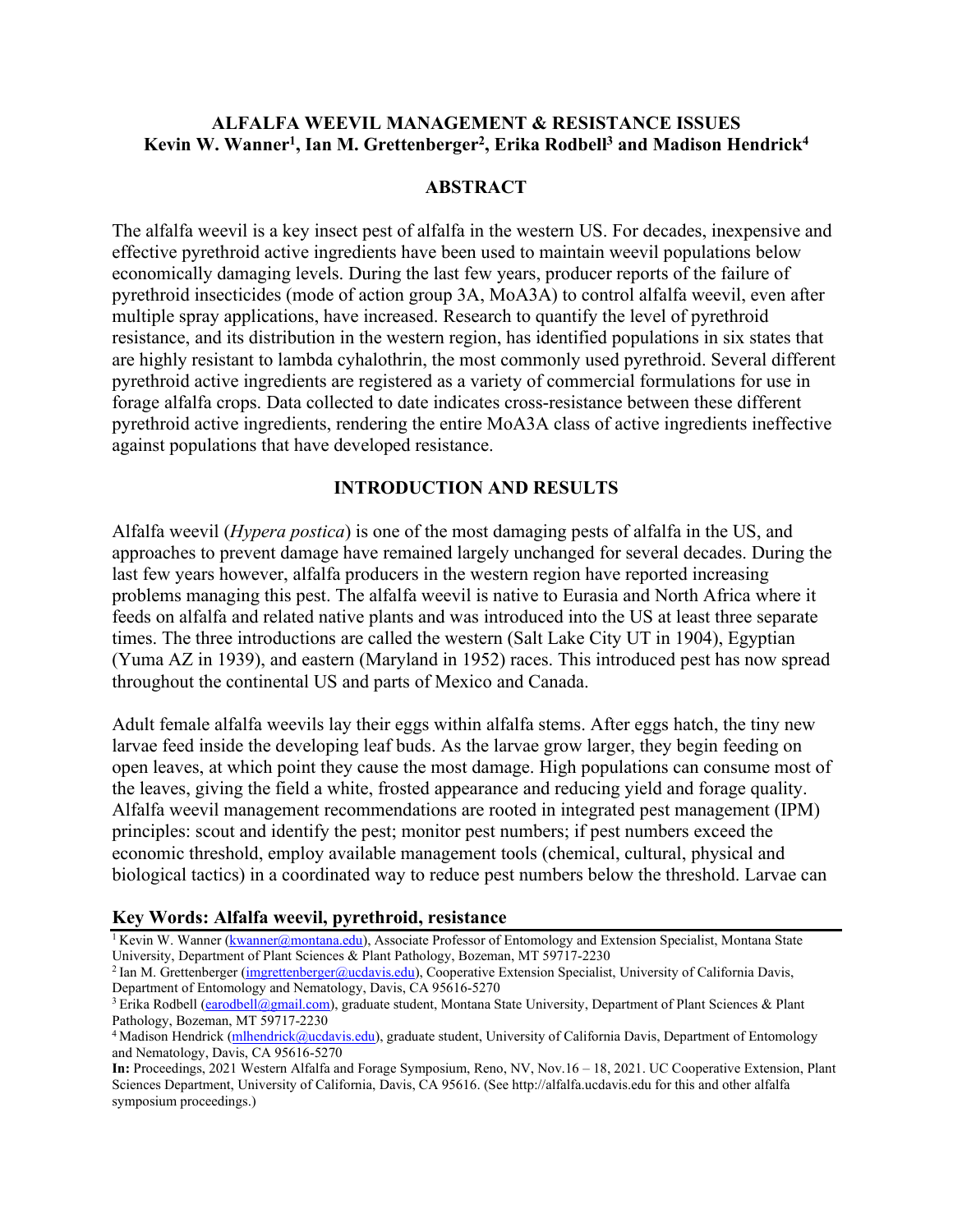be monitored using a sweep net or by shaking alfalfa stems in a bucket. An average of 20 larvae per sweep or 1.5 – 2.0 larvae per alfalfa stem are commonly used thresholds. Once the economic threshold has been met, insecticide sprays can be used to reduce pest numbers and preserve yield, or, if the field is within 7-10 days of being harvested, it can be cut early to prevent yield loss.

Inexpensive and effective sprays of pyrethroid active ingredients (mode of action group 3A, MoA3A) have been used extensively for several decades to manage larval populations in alfalfa fields. This repeated use of pyrethroid insecticides has brought with it the threat of insecticide resistance, which could render these materials ineffective. Synthetic pyrethroids are a large class of insecticide with active ingredient names like permethrin, cyfluthrin, cyhalothrin and cypermethrin and trade names such as Baythroid®, Mustang Maxx® and Warrior®, among many others. Failure of insecticide application and suspicion of resistance have been reported by growers and agriculturalists in seven western states as well as the province of Alberta in Western Canada (Rethwisch et al. 2019).

A collaborative project to quantify the level of pyrethroid resistance and characterize its distribution in Western US states was initiated in 2019 with support from the USDA NIFA Alfalfa Forage Research Program. Determining the current scope of resistance, as well as identifying if populations are still susceptible, is a crucial initial step in developing a response to pyrethroid resistance in alfalfa weevil.

A field trial in southern Big Horn County Montana using an ATV ground application confirmed producer reports of pyrethroid insecticide failure in this area (Fig. 1). Lambda cyhalothrin (MoA 3A) applied at the high label rate failed to reduce larval populations two weeks after treatment relative to untreated check plots. An insecticide with a different mode of action, Steward® (MoA 22A), effectively reduced the population by 94% (Fig. 1). Interestingly, permethrin, a Type I pyrethroid, provided intermediate control of larvae in this population, compared to lambda cyhalothrin, a Type II pyrethroid (Fig. 1).



Insecticide Active Ingredient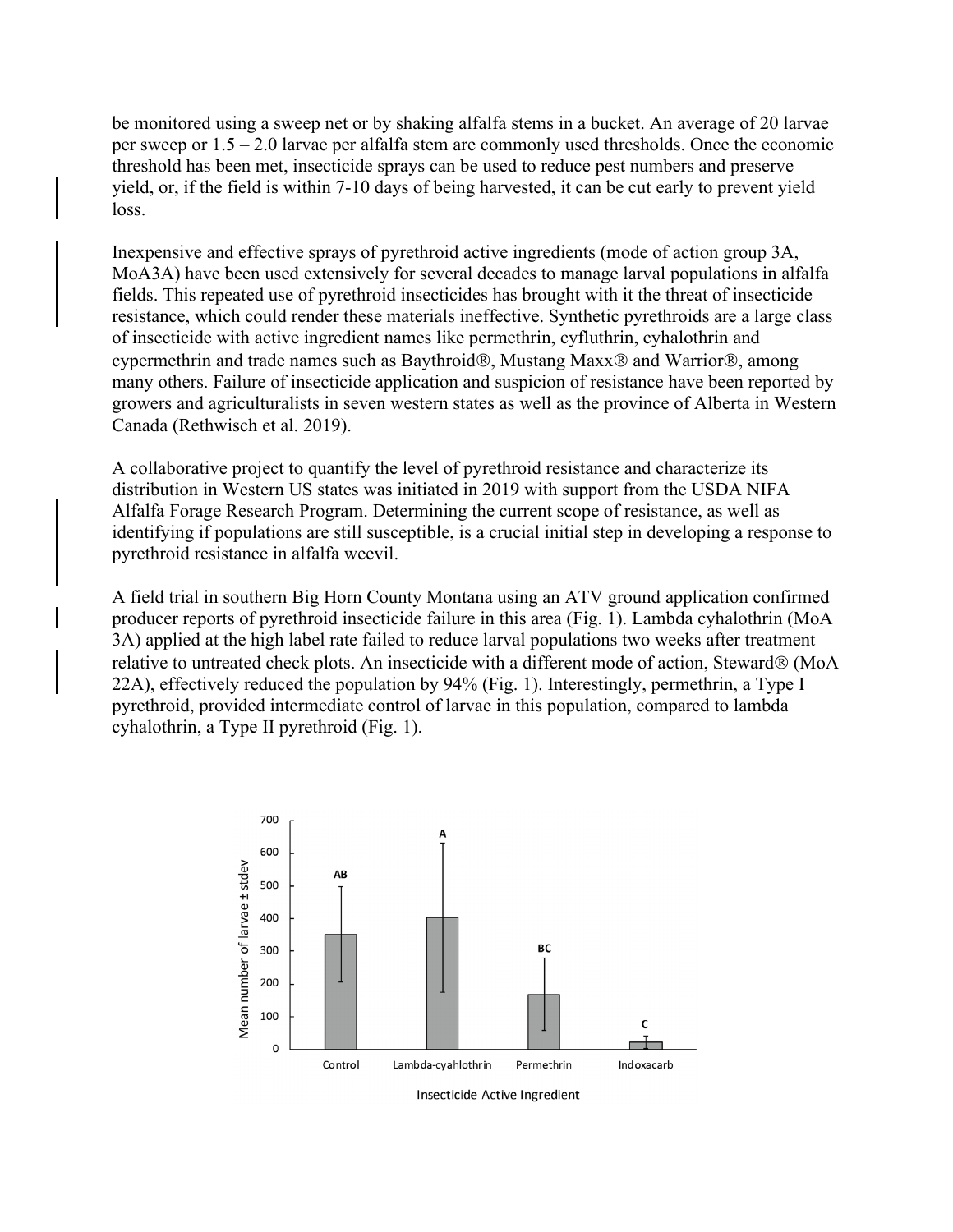**Figure 1.** Mean number of alfalfa weevil larvae ( $\bar{x} \pm$  stdev) per ten sweeps 13-days after treating field plots located at site 1 Big Horn County, MT, with lambda-cyhalothrin, permethrin and indoxacarb at maximum label rates. Treatment effects are significant, ANOVA, ( $F=5.67$ ; df= 3, 15;  $P = 0.012$ ). Treatments with different letters are significantly different,  $p = 0.05$ , Tukey pairwise comparison.

The emphasis of our project has been to measure pyrethroid resistance/susceptibility in various alfalfa weevil populations across six western states. Laboratory bioassays use glass vials treated with increasing concentrations of pyrethroid active ingredient. Larvae are added and then mortality/morbidity assessed after 24 hr. These types of assays are crucial for determining just how resistant populations are and to robustly make comparisons between populations. In these studies, we focused on lambda-cyhalothrin, but also included other pyrethroid active ingredients to test for cross-resistance. These additional materials were primarily tested on populations from MT.

We have thus far documented numerous cases of pyrethroid resistance in alfalfa weevil populations, as well as populations that continue to be susceptible. First, one laboratory bioassay trial (Fig. 2) confirmed the field results reported in Fig. 1. When susceptible alfalfa weevil larvae from Powder River County MT sites 1 and 2 were tested, larval mortality increased as the concentration of lambda cyhalothrin in the glass vials was increased (Rodbell and Wanner, 2021). The same trend, however, was not observed for larvae collected from Big Horn County MT sites 1 and 2, where mortality from lambda cyhalothrin never exceeded 30-50% even at the highest concentrations tested (representing more than 30 times the label rate). These laboratory results (Fig. 2) explain the complete failure of lambda cyhalothrin to control alfalfa weevil larvae in the field trial (Fig. 1) and demonstrate extremely high resistance in this population.

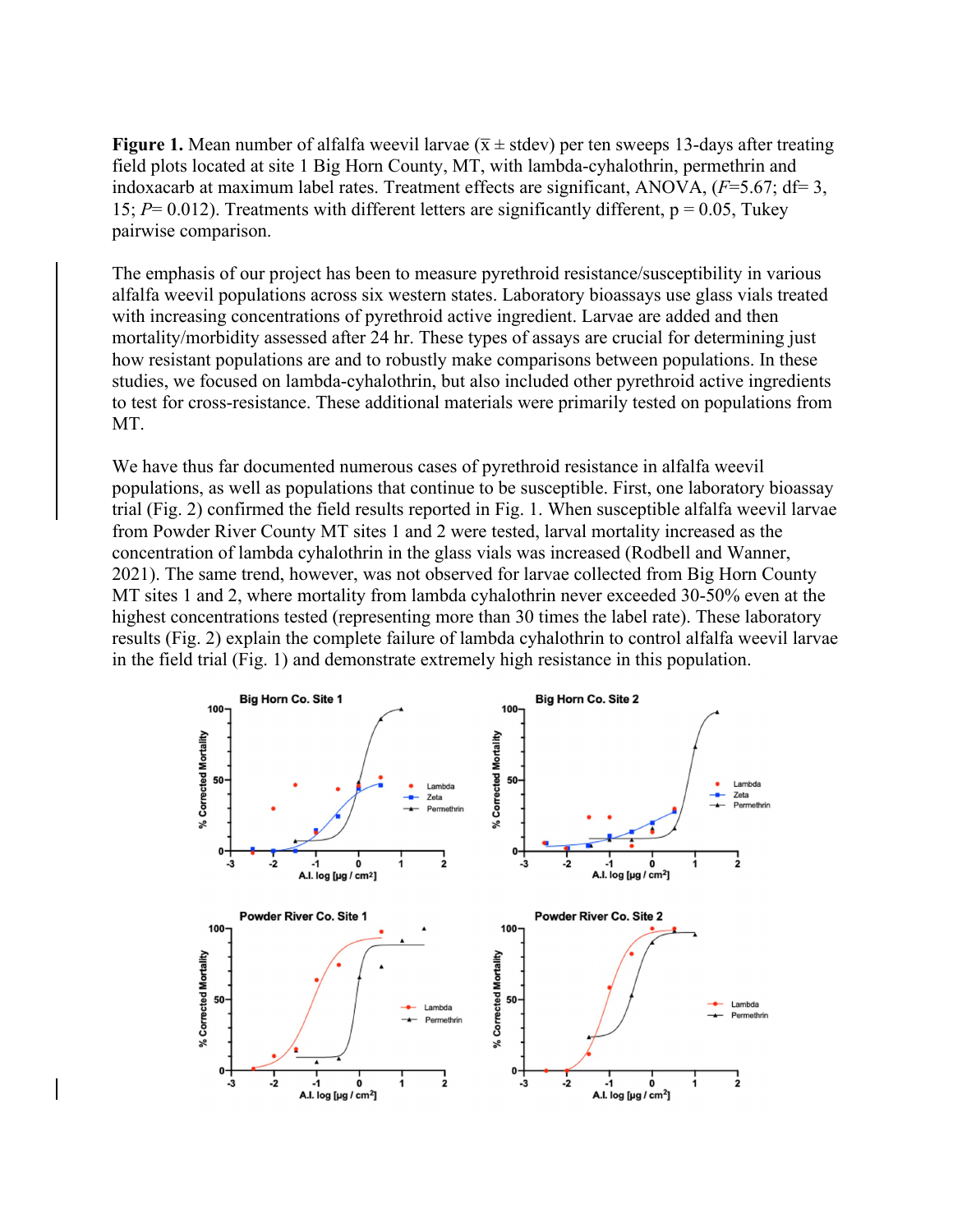**Figure 2.** Concentration-responsive mortality by field site in Big Horn and Powder River Counties. Percent mortality plotted against the logarithm of active ingredient concentration: lambda-cyhalothrin (red symbols); zeta-cypermethrin (blue symbols); and permethrin (black symbols).

An additional important trend was noted in this study. Bioassays using zeta cypermethrin (Type II pyrethroid) in addition to lambda cyhalothrin (also Type II pyrethroid) suggest cross-resistance between the different Type II active ingredients used to manage alfalfa weevil populations. Similar to lambda cyhalothrin, mortality caused by zeta cypermethrin did not exceed 30-50% even at the highest concentrations tested, for populations Big Horn County sites 1 and 2 (Fig. 2). Interestingly, the higher concentrations of permethrin (Type I pyrethroid) were able to achieve high levels of alfalfa weevil mortality, supporting the partial control observed for this active ingredient in the field trial (Fig. 1). These results indicate that cross-resistance might not be complete for Type I pyrethroids. However, permethrin is an older pyrethroid that is not as effective as the next generation of pyrethroids such as lambda cyhalothrin, so its usefulness in managing resistant alfalfa weevil populations is questionable.

In California, there are currently multiple locations with known resistance to lambda-cyhalothrin, as determined through prior laboratory alfalfa stem bioassays or our dose-response bioassays. We detected a gradient of resistance, with some populations showing a poor response in mortality to lambda-cyhalothrin. At the same time, our "haphazard" sampling of alfalfa fields where resistance was not suspected revealed populations that remained susceptible to lambdacyhalothrin and some that were moderately resistant. Some of these populations were still extremely susceptible, with very high mortality even at very low insecticide concentrations.

This data is currently being analyzed and several trends are apparent. Populations fall into three broad categories of resistance relative to label rates: susceptible to lambda-cyhalothrin; moderately resistant; and highly resistant. These results suggest that the genetic basis for pyrethroid resistance is established and wide spread in the Western US region, and pockets of highly resistant alfalfa weevils may result in areas that frequently apply pyrethroid insecticides.

Bioassays that included zeta-cypermethrin (Type II) and permethrin (Type I) confirmed patterns of cross-resistance observed in Montana. Pockets of highly resistant populations in Western Region states also tended to be highly resistant to zeta-cypermethrin and partially resistant to permethrin.

### **REFERENCES**

Rethwisch, M.D., Peairs, F., Pierce, J., Mostafa, A., Price, S., Ramirez, R., Rondon, S., Schell, S., Vardiman, J., Walsh, D.B., Wanner, K., and Wenninger, E. 2019. Resistance in Alfalfa Weevil and Related Implications in Other Alfalfa Insect Pests. *In:* Proceedings, 2019 Western Alfalfa and Forage Symposium, Reno, NV, Nov.19 – 21, 2019. UC Cooperative Extension, Plant Sciences Department, University of California, Davis, CA 95616. (http://alfalfa.ucdavis.edu)